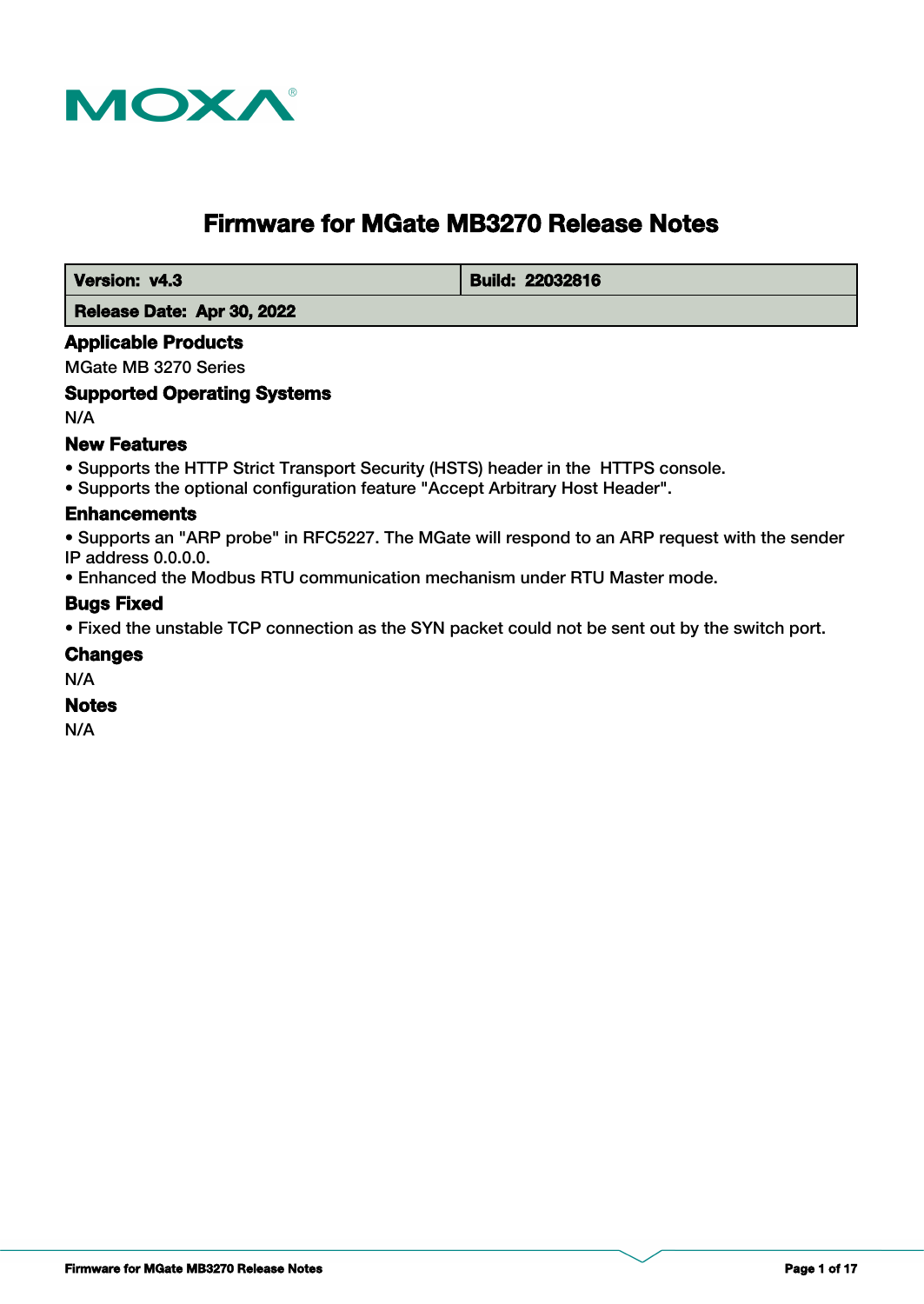

 **Version: v4.2 Build: 20090212** 

 **Release Date: Sep 29, 2020**

### **Applicable Products**

N/A

### **Supported Operating Systems**

N/A

### **New Features**

N/A

### **Enhancements**

- Vulnerability issues (higher level or above) have been fixed, following a Nessus and Defensics scan.
- Supports MXconfig v2.6 and MXview v3.1.8.
- Enhanced the System Log display.
- Strengthened the TLS cipher suite for security enhancement.
- Enhanced MOXA commands under the account login process.
- Adjusted Telnet default settings from enable to disable.
- Disabled unsecure TLS 1.0 and TLS 1.1.
- Enhanced Accessible IP List feature.

### **Bugs Fixed**

- Added CSRF attack protection for the login webpage.
- Serial parameters might have been incorrect when switching between ASCII and RTU modes.
- Fixed the incomplete display in the web console.
- Fixed SNMPv3 issues.
- Fixed the MGate's failure to get an IP address under DHCP mode.
- Fixed https connections that might have caused the web service to stop working.

### **Changes**

N/A

#### **Notes**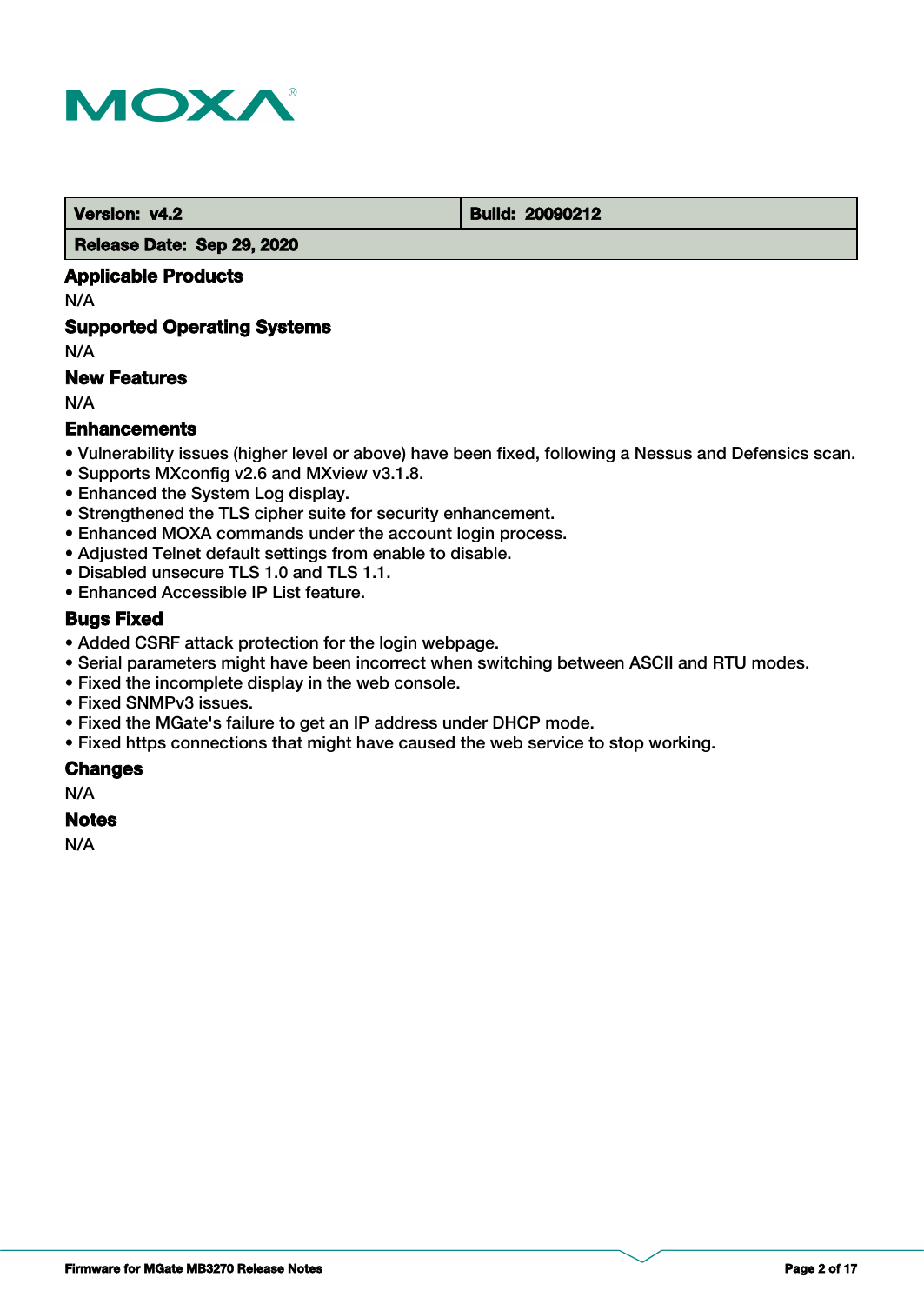

 **Version: v4.1 Build: Build: Build 18113012** 

 **Release Date: Jan 16, 2019**

### **Applicable Products**

MGate MB3270, MGate MB3270I, MGate MB3270-T, MGate MB3270I-T

## **Supported Operating Systems**

N/A

#### **New Features**

• Supports security features based on IEC-62443.

#### **Enhancements**

• Accessible IP List supports denying Web/Telnet console access.

**Bugs Fixed**

N/A

# **Changes**

N/A

### **Notes**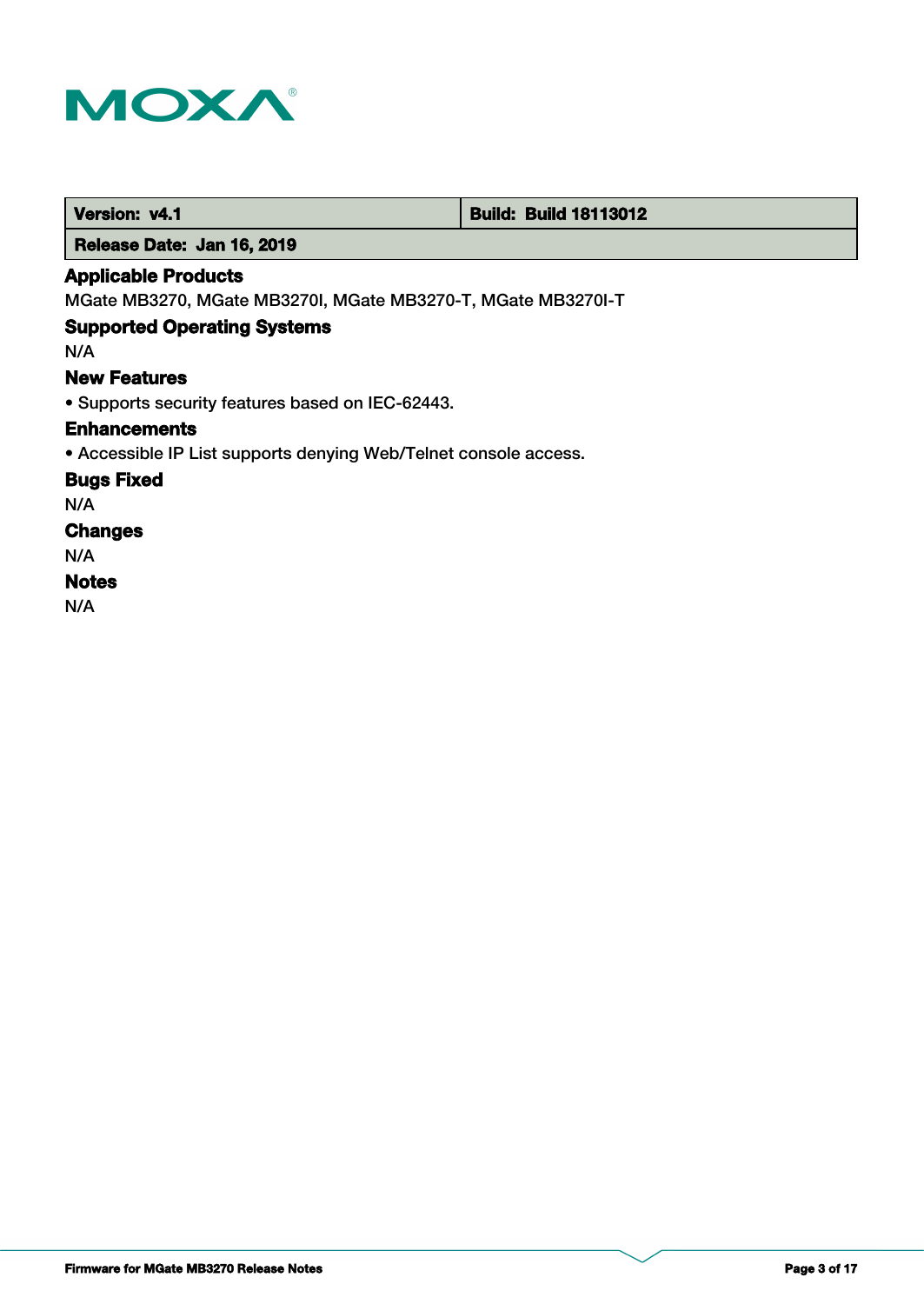

#### **Version: v4.0 Build: Build: Build 18070910**

 **Release Date: N/A**

### **Applicable Products**

MGate MB3270, MGate MB3270I, MGate MB3270-T, MGate MB3270I-T

#### **Supported Operating Systems**

N/A

#### **New Features**

• Supports HW revision v2.6.0.

#### **Enhancements**

- Enhanced the complexity of token generation to protect against CSRF attacks.
- Enhanced the complexity of the key for password encryption in the web console login process.
- Hides sensitive information for the web login page.
- Encrypts sensitive information in exported configuration files.

### **Bugs Fixed**

• When the MGate was in ProCOM mode, MODBUS master software would receive an invalid response or no responses at all.

- Responses were not forwarded after receiving a broadcast response.
- Stack-based buffer overflow issue in the web console which may cause web service corruption.
- MGate crash caused by exporting the configuration through DSU.

#### **Changes**

N/A

### **Notes**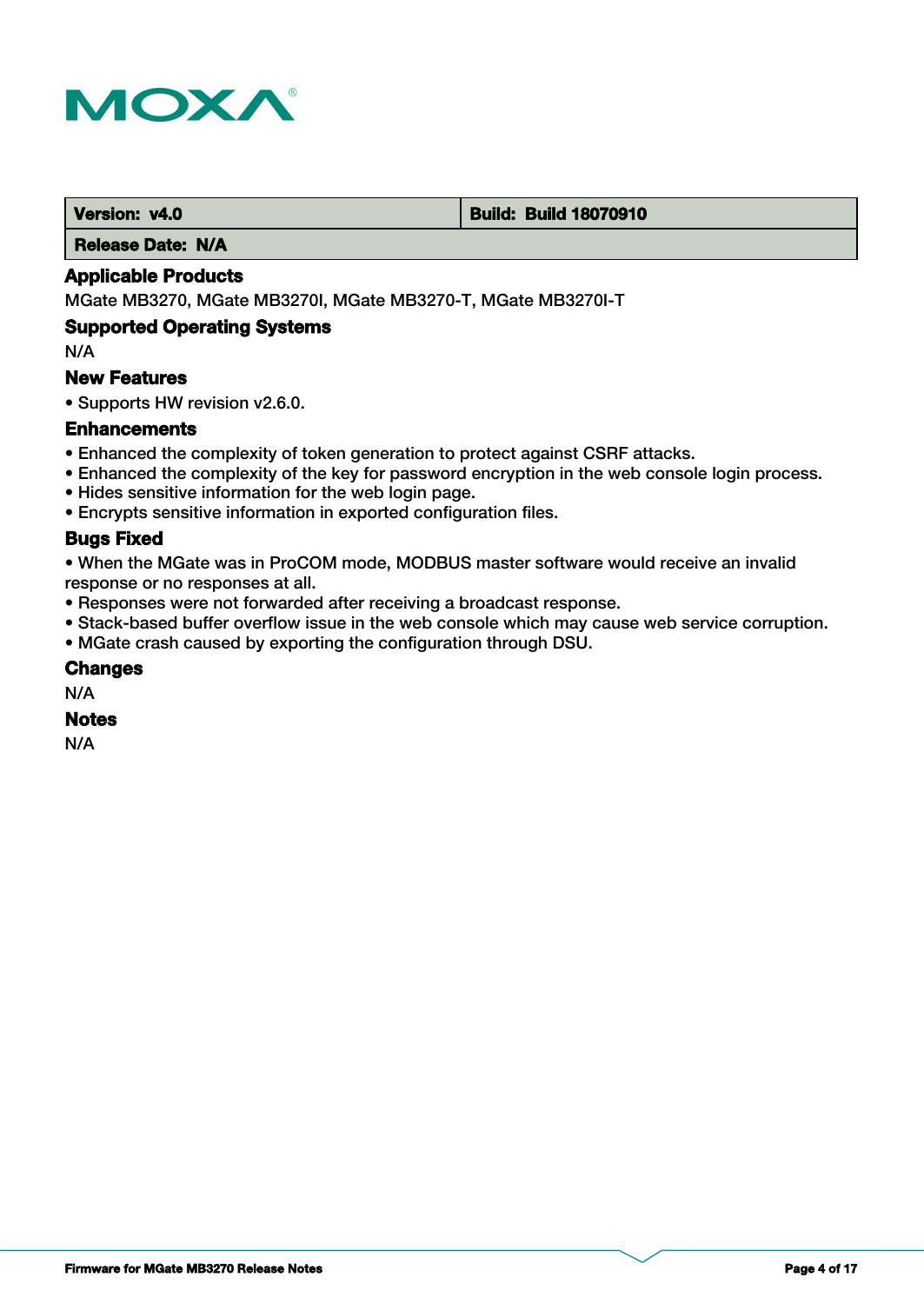

#### **Version: v3.0 Build: Build: Build 17030713**

 **Release Date: Apr 25, 2017**

### **Applicable Products**

MGate MB3270, MGate MB3270I, MGate MB3270-T, MGate MB3270I-T

#### **Supported Operating Systems**

N/A

### **New Features**

• Supports Auto Device Routing function.

#### **Enhancements**

- Supports Multi-master for port routing in IP/TCP port modes.
- Enabled a default password.

### **Bugs Fixed**

• The user's password and SNMP community name may be exposed by a buffer overflow issue.

#### **Changes**

N/A

#### **Notes**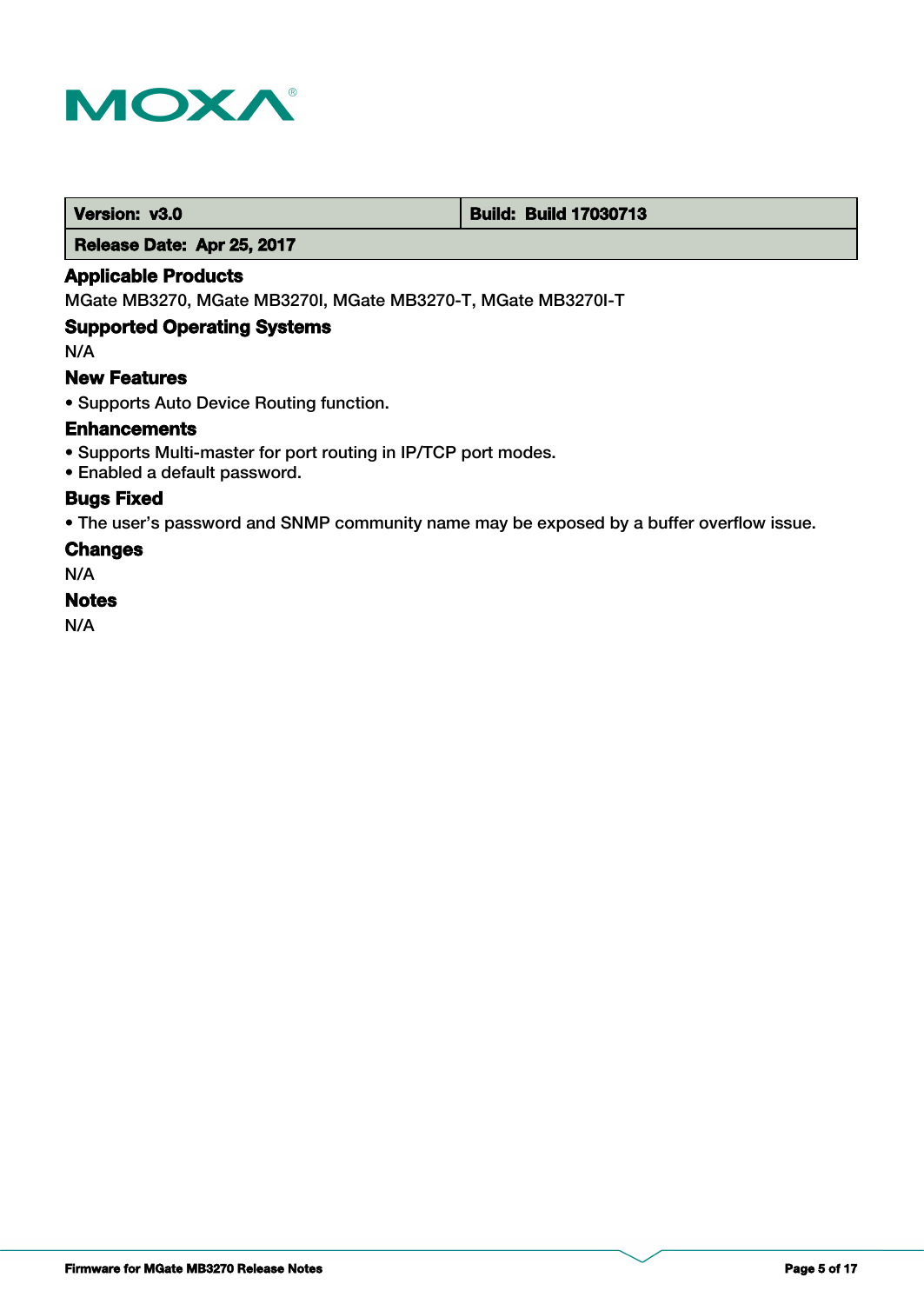

 **Version: v2.8 Build: Build: Build 16101917** 

 **Release Date: N/A**

### **Applicable Products**

MGate MB3270, MGate MB3270I, MGate MB3270-T, MGate MB3270I-T

## **Supported Operating Systems**

N/A

# **New Features**

N/A

### **Enhancements**

N/A

## **Bugs Fixed**

- MGate boot up might fail when set up with HW flow control.
- The buttons on the Modbus priority web page were missing.

#### **Changes**

N/A

#### **Notes**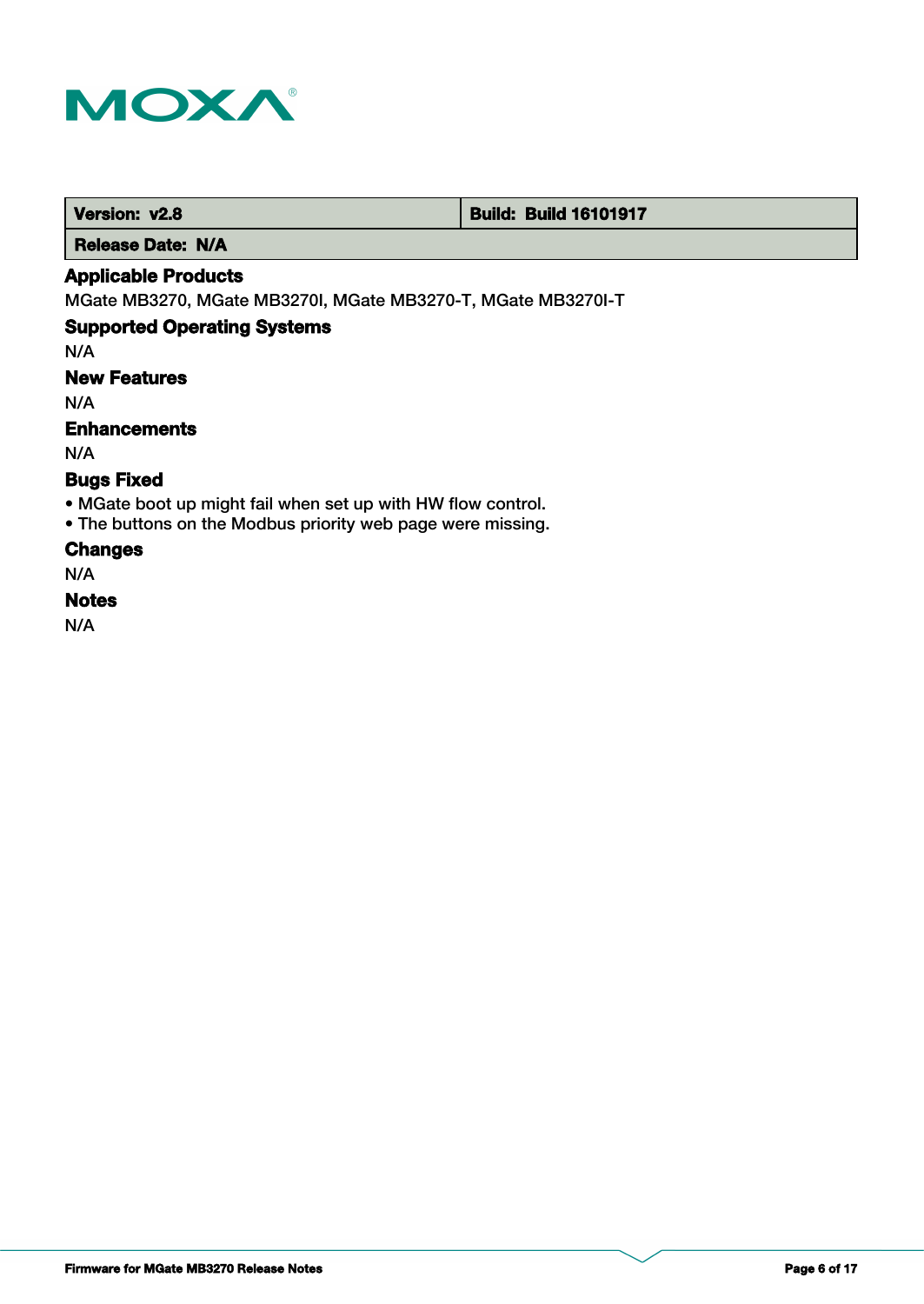

 **Version: v2.7 Build: Build: Build 16053118** 

 **Release Date: N/A**

#### **Applicable Products**

MGate MB3270, MGate MB3270I, MGate MB3270-T, MGate MB3270I-T

## **Supported Operating Systems**

N/A

## **New Features**

N/A

#### **Enhancements**

• Enhanced the strength of parameters used in the web console to avoid unauthorized access.

**Bugs Fixed**

N/A

# **Changes**

N/A

# **Notes**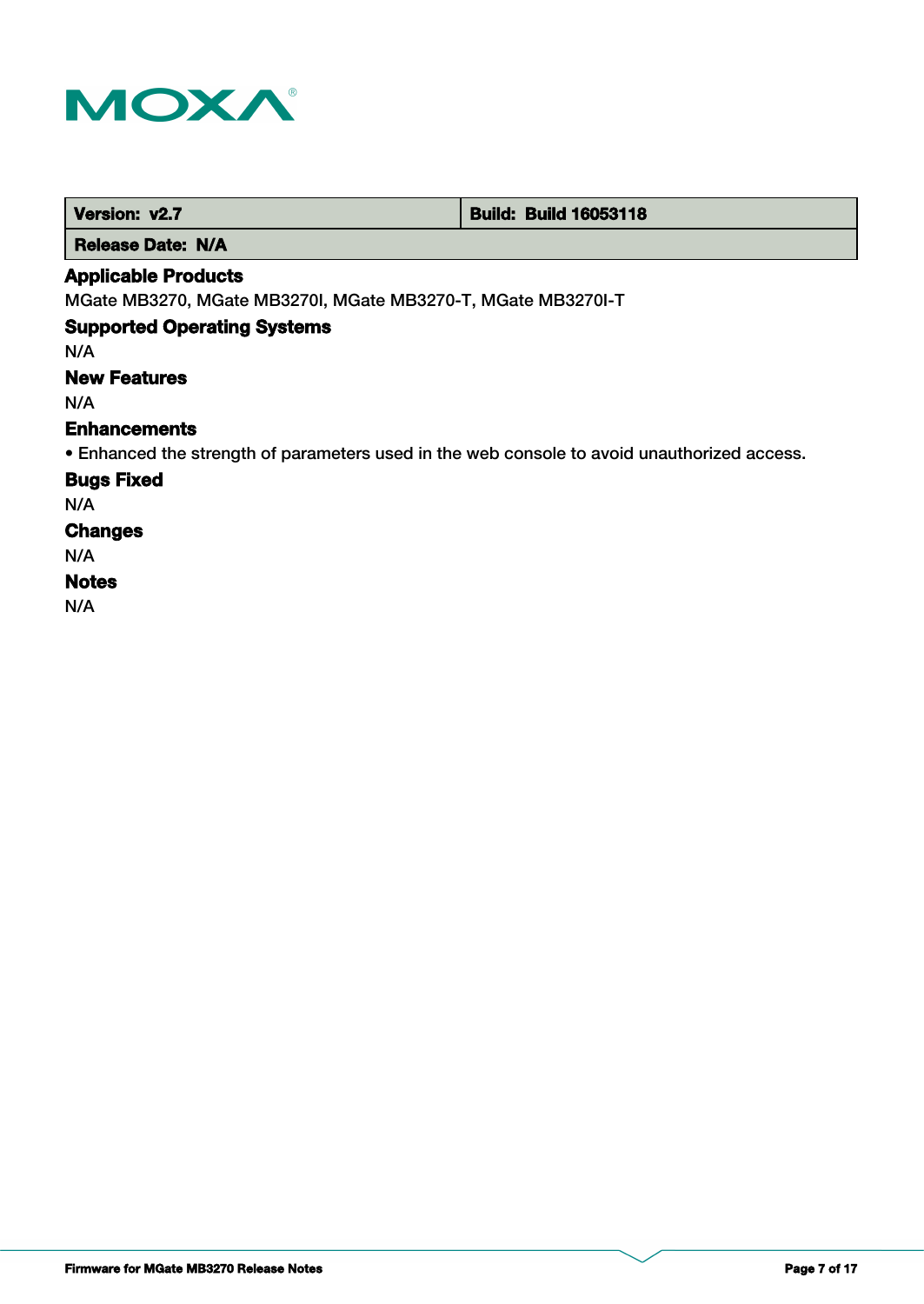

 **Version: v2.6 Build: Build: Build 16012810** 

 **Release Date: N/A**

### **Applicable Products**

MGate MB3270, MGate MB3270I, MGate MB3270-T, MGate MB3270I-T

### **Supported Operating Systems**

N/A

### **New Features**

N/A

### **Enhancements**

• Allows modification of the Modbus TCP port.

• Supports up to 32 TCP client connections.

### **Bugs Fixed**

- Serial communication problems when the baudrate is low.
- If a Modbus TCP slave divides the TCP response to two packets, MGate could not support it.

• Slave id mapping info for the serial port would be cleared to zero when changing the Modbus mode.

### **Changes**

N/A

#### **Notes**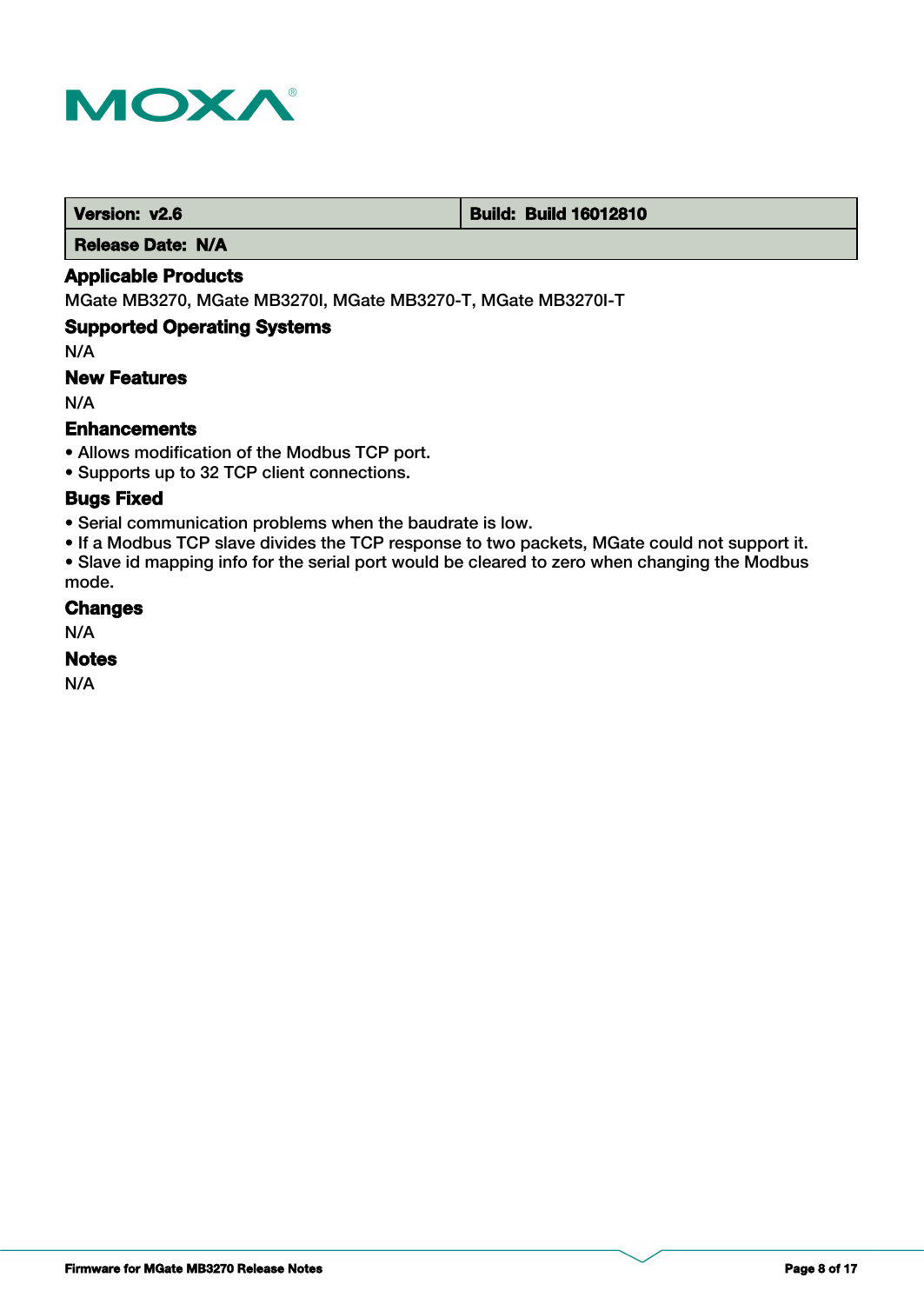

#### **Version: v2.5 Build: Build: Build 15101910**

 **Release Date: N/A**

### **Applicable Products**

MGate MB3270, MGate MB3270I, MGate MB3270-T, MGate MB3270I-T

### **Supported Operating Systems**

N/A

# **New Features**

N/A

## **Enhancements**

N/A

### **Bugs Fixed**

• MGate may not show the correct serial number.

• When configured by SNMP, the system name, location, and contact information could not be saved.

### **Changes**

N/A

#### **Notes**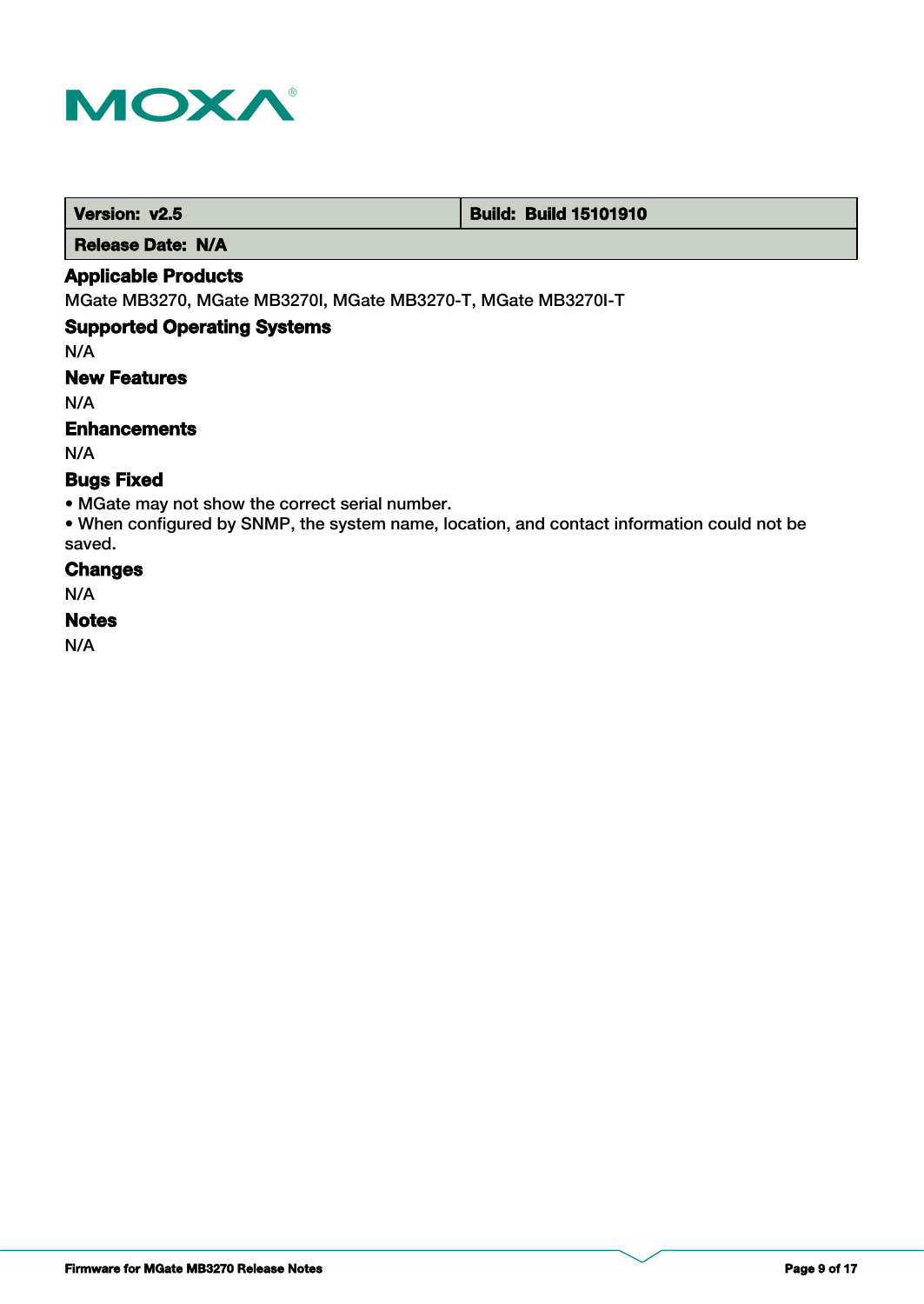

 **Version: v2.4 Build: Build: Build 15032513** 

 **Release Date: N/A**

# **Applicable Products**

MGate MB3270, MGate MB3270I, MGate MB3270-T, MGate MB3270I-T

# **Supported Operating Systems**

N/A

# **New Features**

N/A

# **Enhancements**

N/A

# **Bugs Fixed**

• MB3270 would not show the full serial number.

### **Changes**

N/A

# **Notes**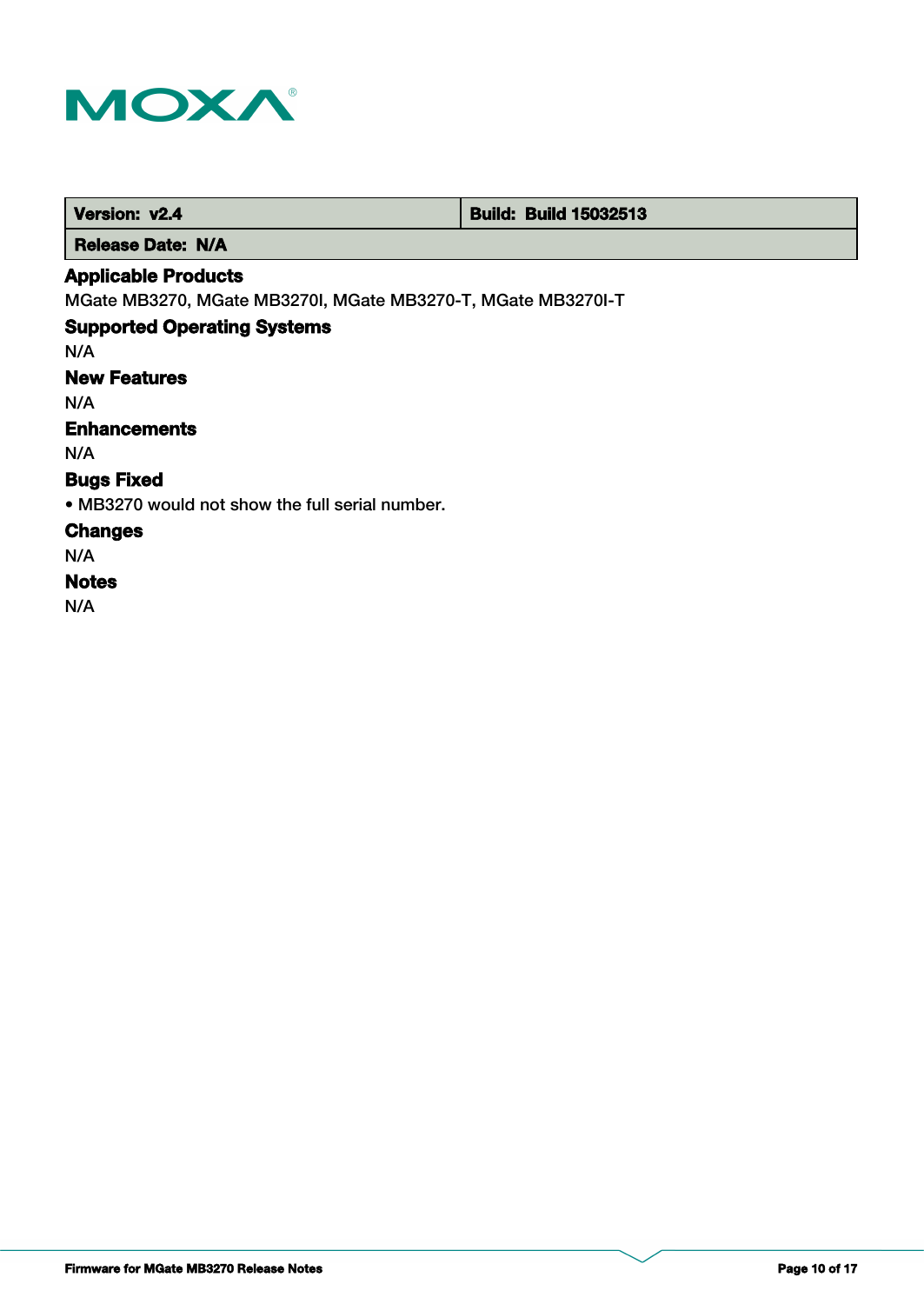

| Version: v2.3                                                                | <b>Build: Build 14121610</b> |
|------------------------------------------------------------------------------|------------------------------|
| <b>Release Date: N/A</b>                                                     |                              |
| <b>Applicable Products</b>                                                   |                              |
| MGate MB3270, MGate MB3270I, MGate MB3270-T, MGate MB3270I-T                 |                              |
| <b>Supported Operating Systems</b>                                           |                              |
| N/A                                                                          |                              |
| <b>New Features</b>                                                          |                              |
| • Supports Modbus routing by TCP port, IP address, and multi-range slave ID. |                              |
| <b>Enhancements</b>                                                          |                              |
| N/A                                                                          |                              |
| <b>Bugs Fixed</b>                                                            |                              |
| N/A                                                                          |                              |
| <b>Changes</b>                                                               |                              |
| N/A                                                                          |                              |
| <b>Notes</b>                                                                 |                              |
| N/A                                                                          |                              |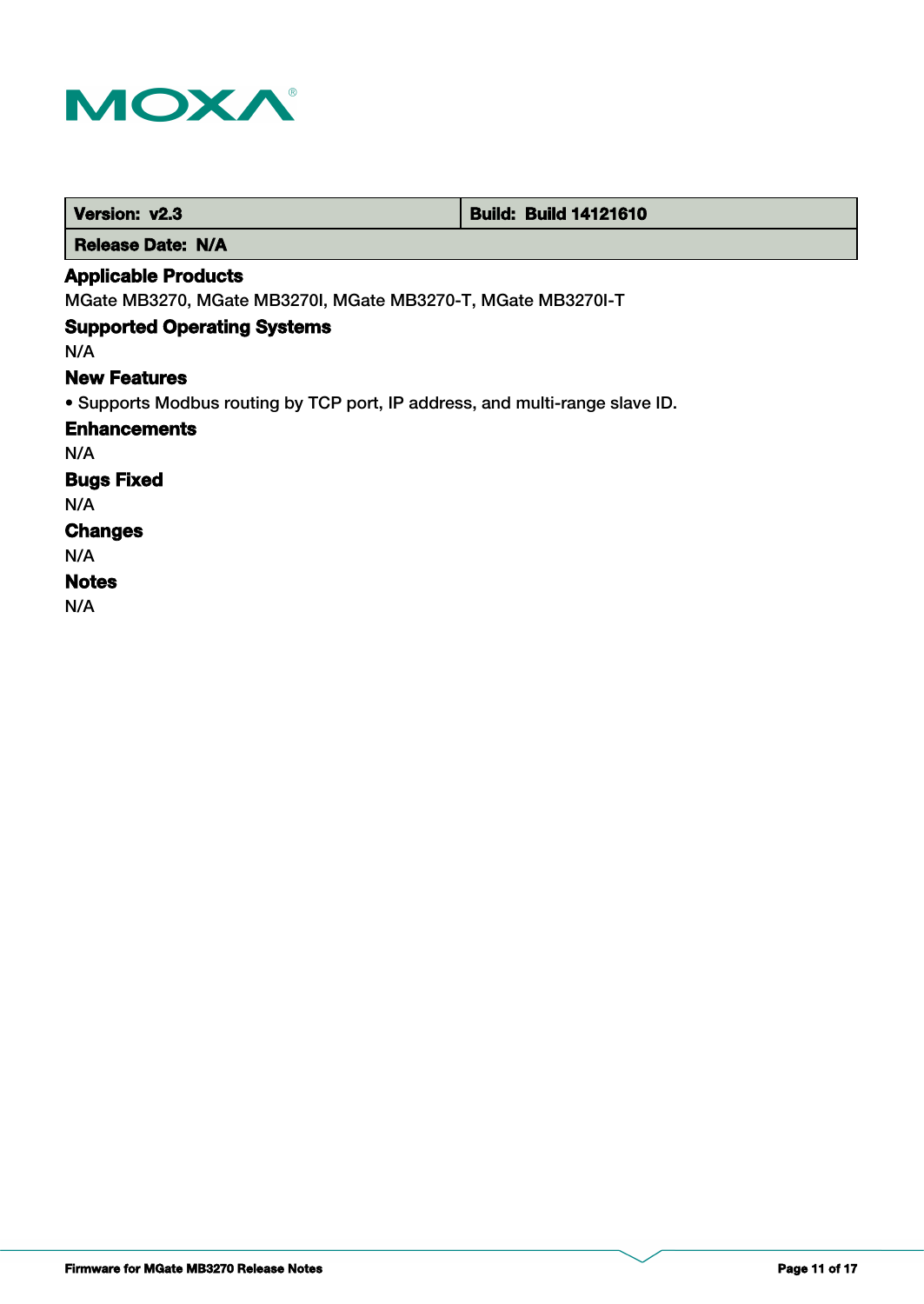

**Version: v2.2 Build: Build: Build 14060915** 

 **Release Date: N/A**

### **Applicable Products**

MGate MB3270, MGate MB3270I, MGate MB3270-T, MGate MB3270I-T

### **Supported Operating Systems**

N/A

### **New Features**

N/A

### **Enhancements**

• MGate supports Auto Detection on the web console.

#### **Bugs Fixed**

- MGate may not boot up when serial port 1 connects to an RS-485 or RS-422 device.
- MGate stops forwarding requests after receiving broadcast requests.

• Sometimes TCP PUSH packets will be immediately retransmitted due to imperfections in the retransmission timeout algorithm.

• Web page does not display correctly when text input field contains any of the four characters "'\>.

#### **Changes**

N/A

### **Notes**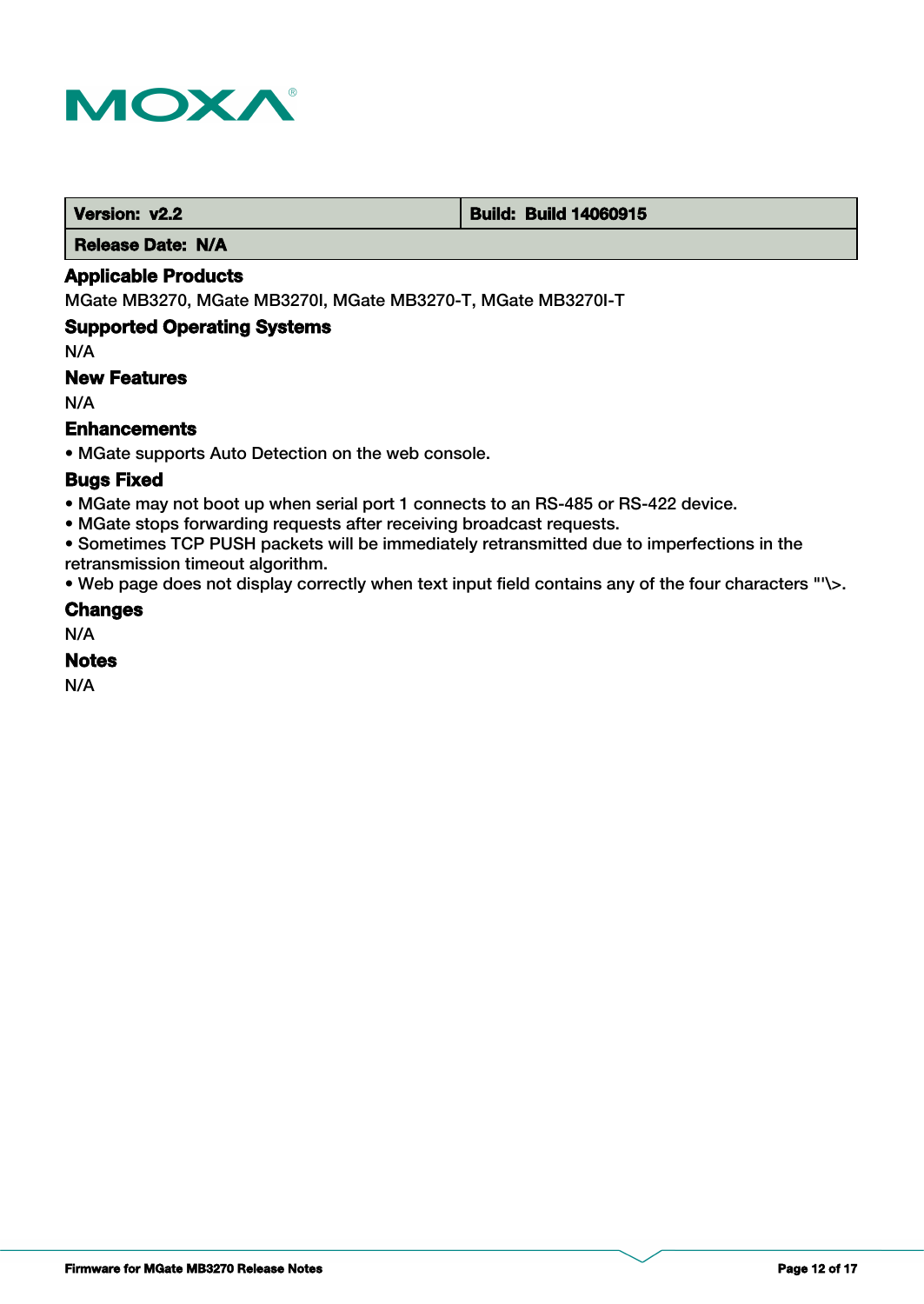

#### **Version: v2.1 Build: Build: Build 13042214**

 **Release Date: N/A**

#### **Applicable Products**

MGate MB3270, MGate MB3270I, MGate MB3270-T, MGate MB3270I-T

#### **Supported Operating Systems**

N/A

#### **New Features**

- Added RTS toggle flow control.
- Modbus supports adjustable inter-character timeout and inter-frame delay.
- Added SNMP.

#### **Enhancements**

• If MGate receives an ARP request from another host for which an ARP entry already exists, the hardware address in the ARP entry is updated accordingly.

• For Modbus function codes 01 to 04, if the receiving bytes of the RTU frame exceed the byte count for Modbus, drop the unnecessary bytes.

### **Bugs Fixed**

• MGate could not drop unnecessary RTU bytes when MB3000 retried to receive multiple times.

• When an RTU slave replied with an exception with a Modbus function code from 01 to 04, MGate would treat this response as an illegal packet (CRC).

• If auto detection is executed and cancelled before it finishes, and repeated many times, the result would show the wrong information.

• When running in Modbus ASCII master mode and the serial of Tx and Rx short-circuits, the system may restart.

#### **Changes**

N/A

### **Notes**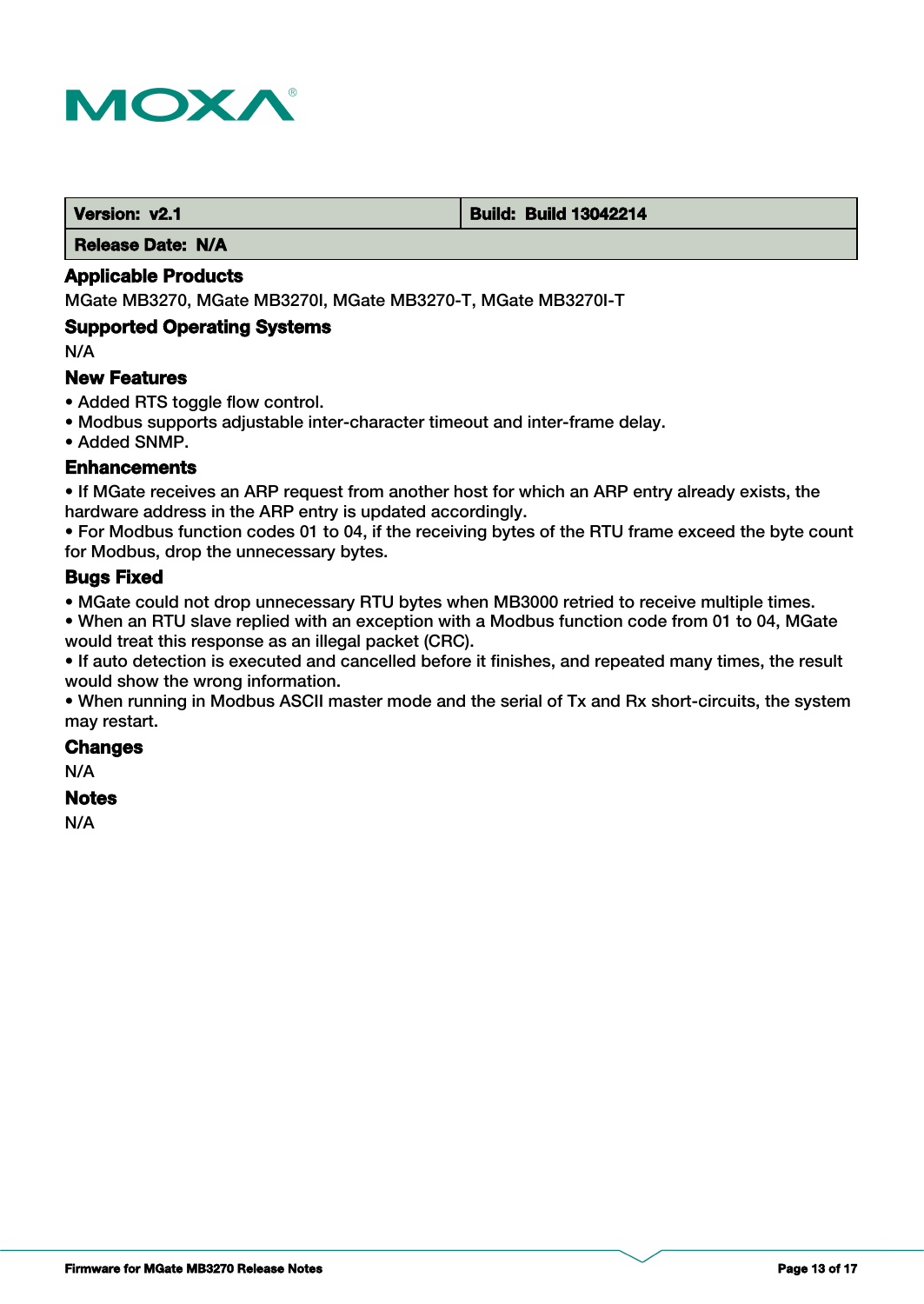

#### **Version: v2.0 Build: Build 10070617**

 **Release Date: N/A**

#### **Applicable Products**

MGate MB3270, MGate MB3270I, MGate MB3270-T, MGate MB3270I-T

#### **Supported Operating Systems**

N/A

#### **New Features**

- Added ProCOM function that provides 4 ProCOMs.
- Added Web console.
- Added IP filter for 24 accessible IPs.
- Sends gratuitous ARP when link goes down and then up again to check if there is an IP conflict.
- Remote slave TCP port can be changed.
- Increased Relay Warning for Power Failure, Ethernet 1/2 Link Down.

### **Enhancements**

• When there is a TCP slave set that does not exist, MB3000 will only try to connect to this slave if there is a request for it. In the previous version, MB3000 would try to connect if it received a request/response from any master/slave.

• Set ON as the default states of DTR & RTS, since some devices would be blocked when DTR or RTS were OFF even when they didn't use flow control.

• In ASCII mode, ignores data received after line feed (LF) because this could be an illegal packet generated by certain devices.

• In ASCII mode, checks CR instead of LF to verify the packet format is correct.

### **Bugs Fixed**

• When traffic is heavy, MGate may lose some packets.

• According to RFC 2132, the DHCP option field must end with an "End Option", but MB3000 did not follow this policy so it could not get an IP address from some DHCP servers.

• According to RFC 1542, minimal BOOTP (the UDP data field) should be 300 octets, so it is now padded to 300 bytes.

• MGate's BOOTP packet has no magic cookie in the vendor information field. According to RFC 1542, if a special vendor-specific magic cookie is not being used, a BOOTP client should use the dotted decimal value 99.130.83.99 as specified in RFC 1497. In this case, if the client has no vendor information to communicate to the server, the octet immediately following the magic cookie should be set to the "End" tag (255) and the remaining octets of the 'vend' field should be set to zero.

- Firmware version was inconsistent between the telnet console and utility.
- Slave TCP port would be set as 0 after a first time firmware upgrade (above v1.1.5).
- In RTU mode, MB3000 would sometimes divide a frame into two partial frames. This error happened because the CRC was correct when MB3000 received the first partial frame.
- In RTU mode, MB3000 would sometimes drop the last byte of packets when last 3 bytes were 00XX00. The error happened because the CRC was right even when MB3000 dropped the last byte.
- If there is a slave that does not exist, the current Modbus transmission would be delayed.
- When MB3000 received a request before establishing a connection to the target slave, the following requests would be blocked even after MB3000 finished establishing the connection.
- Minimum data length of Modbus request/response was set to zero instead of 1 byte.
- Sends gratuitous ARP requests before Ethernet is linked up.

#### **Changes**

N/A

#### **Notes**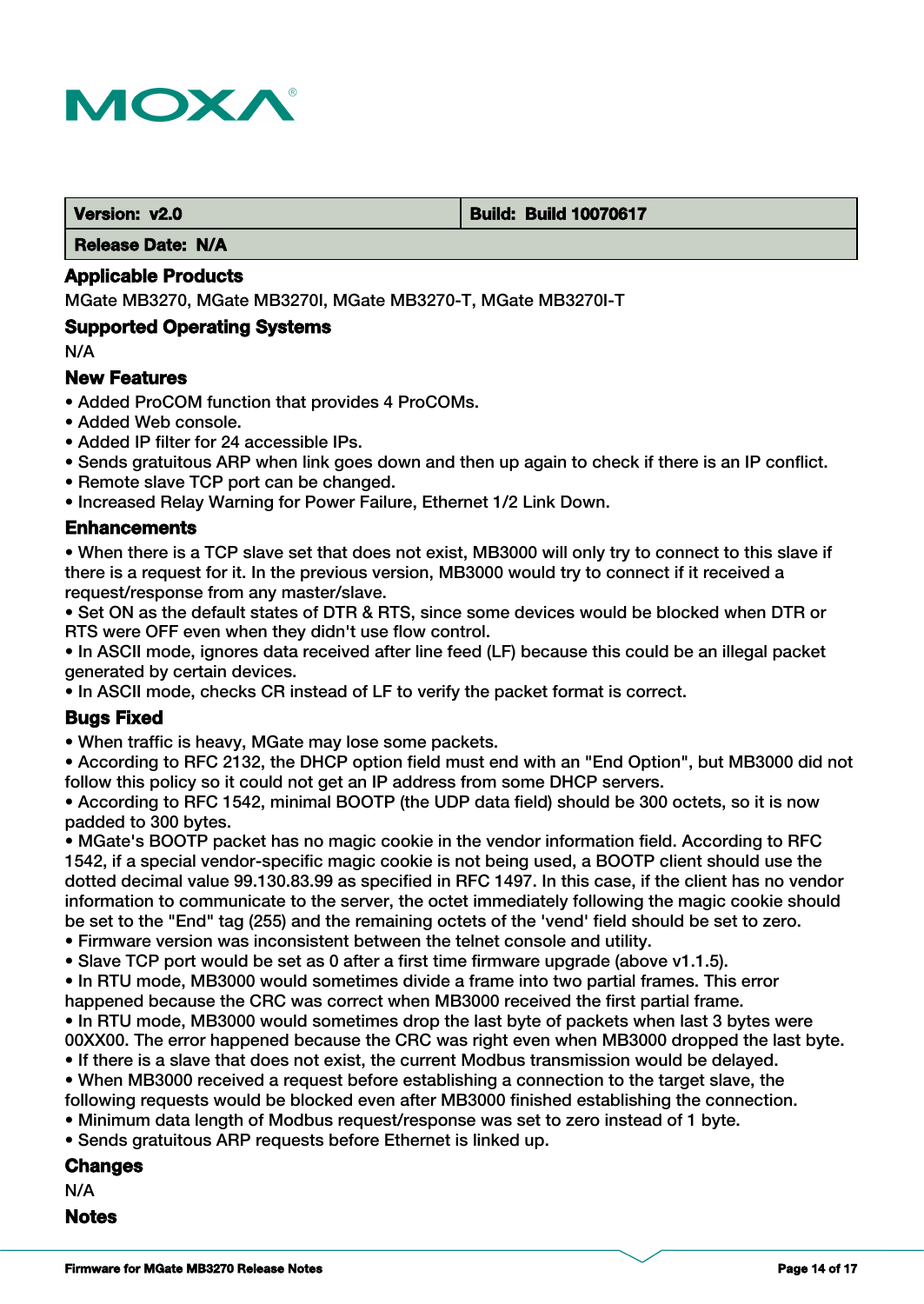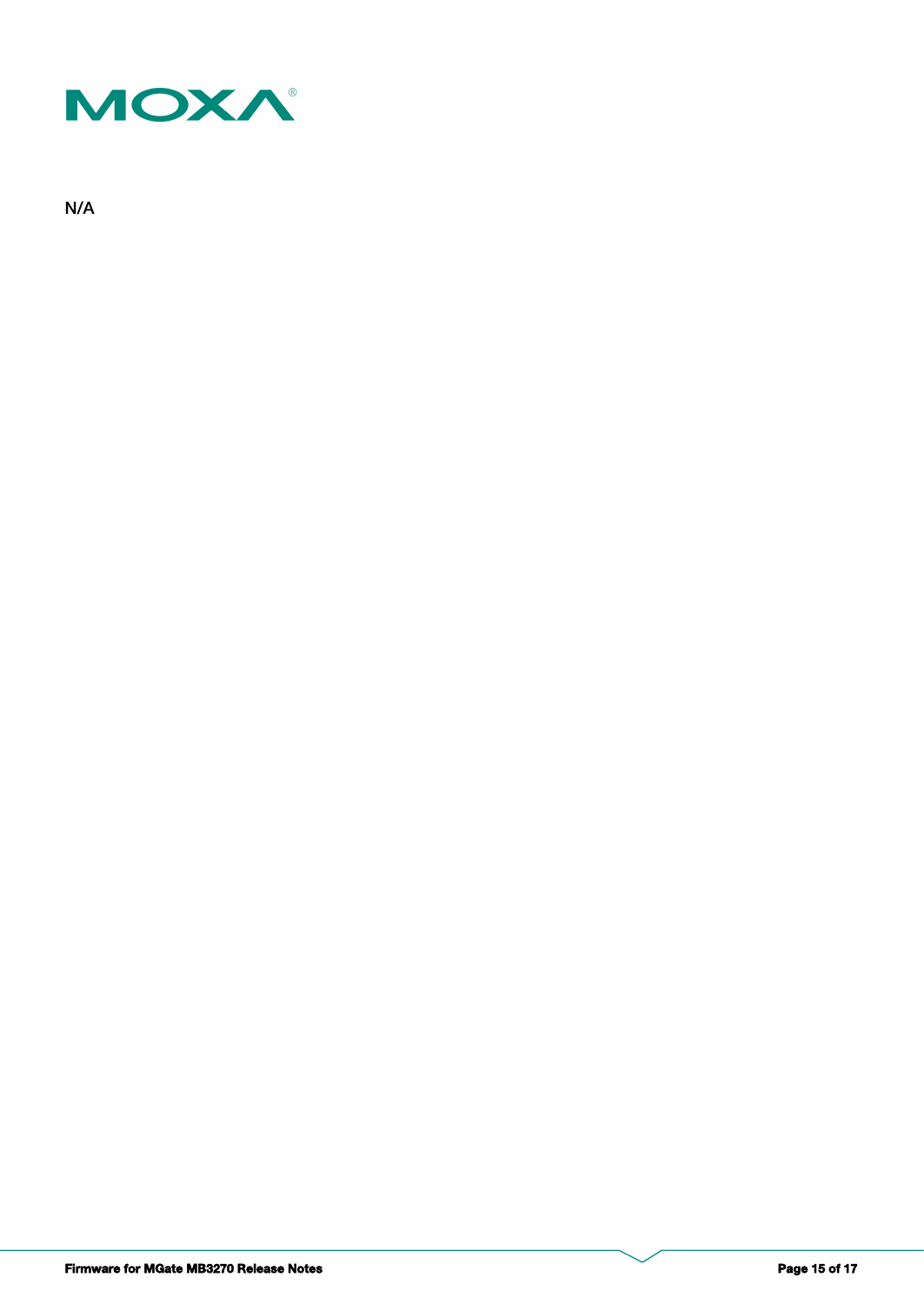

#### **Version: v1.1 Version: v1.1 Build: Build: Build 08012211**

 **Release Date: N/A**

### **Applicable Products**

MGate MB3270, MGate MB3270I, MGate MB3270-T, MGate MB3270I-T

### **Supported Operating Systems**

N/A

#### **New Features**

• Added wide temperature model checking via MGCI.

#### **Enhancements**

• Sends FIN instead of RST, as remote devices send FIN to close a connection.

### **Bugs Fixed**

• Continuously sent more than one reply to the serial master due to queuing requests from the disconnected connection and sending it after re-establishing the connection.

• With two TCP client/slaves, connection status of the second one would be affected by disconnection of the first one.

• Set user-defined TCP response timeout instead of default TCP response timeout (1000 ms).

#### **Changes**

N/A

### **Notes**